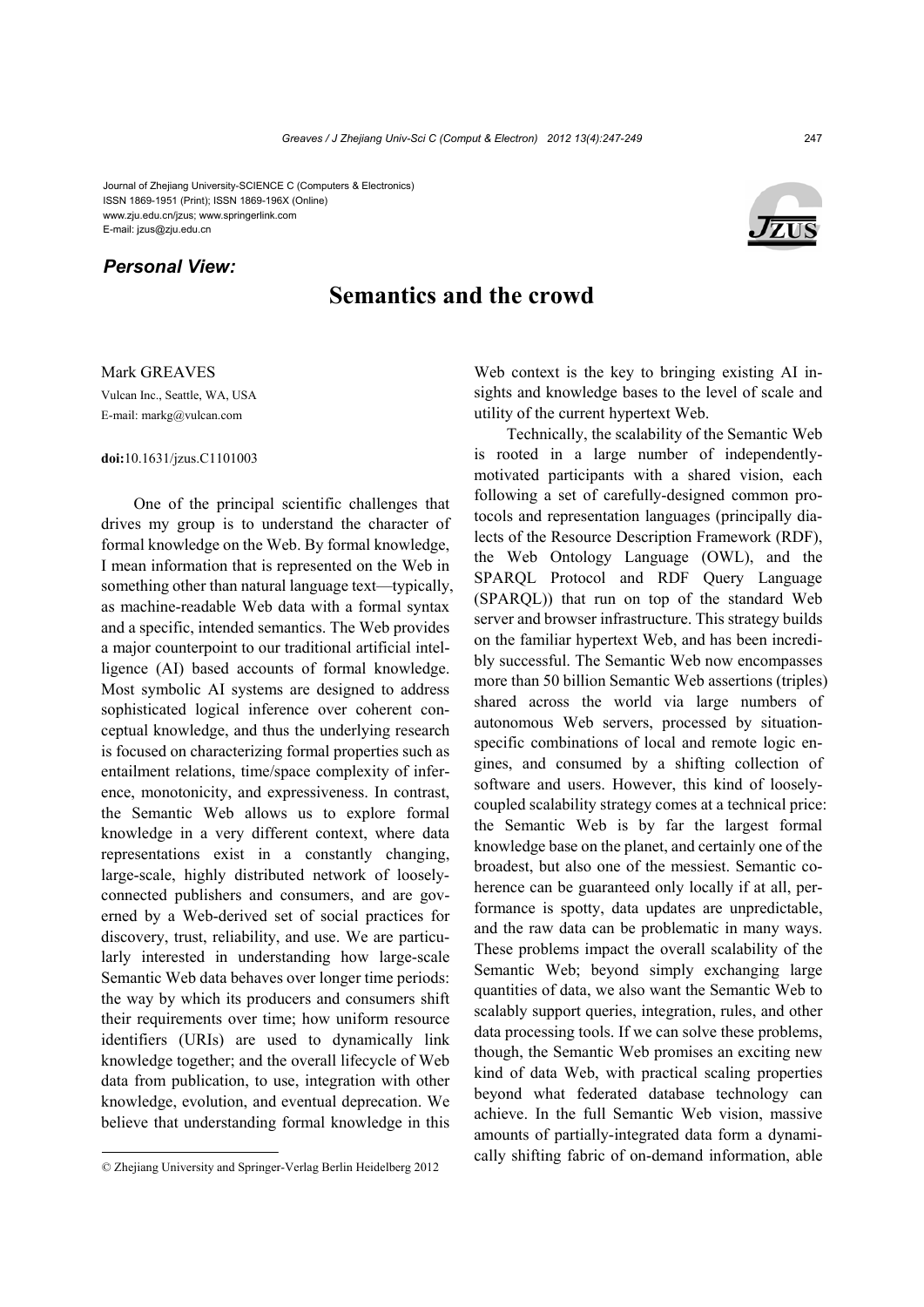to be published and consumed by clients around the world, with transformational impact.

Our current work is inspired by two properties of the Semantic Web: how existing Internet social ('crowd') phenomena can apply to data on the Semantic Web, and how we can use these social Web techniques to improve the dynamic scalability of the Semantic Web. Most data currently published on the Semantic Web is originally sourced from existing relational databases, either via front-end systems like the D2R server (http://www4.wiwiss.fu-berlin.de/ bizer/d2r-server/), or by offline loading of the relational data into an associated high-performance triplestore to support Semantic Web access and processing. In each case, the core information is usually acquired by conventional means, cleansed and structured into a relational store by a database administrator, and imbued with a particular data semantics that is eventually reflected in the Semantic Web republication. Thus, much of the data presently on the Semantic Web relies heavily on the traditional computer science discipline of database construction.

Because the Semantic Web exists within a framework of other Web practices, it supports additional techniques for data acquisition, structuring, and logical characterization—namely, those that derive from human social behavior on the Web. In particular, we have been exploring 'semantic wikis', a new type of wiki that combines semantic technology with wiki-based social mechanisms. The specific wiki we are developing is called Semantic MediaWiki+ (SMW+), and is based on the popular open-source MediaWiki software framework. (Complete documentation and source code for SMW+ can be found at http://www.smwplus.com. SMW+ relies heavily on the family of Semantic MediaWiki extensions, found at http://www.semantic-mediawiki.org.) Semantic wikis marry the structural discipline and query power of a database with the crowdsourcing power of an ordinary text wiki. In particular, they take advantage of the consensus property that many popular text wikis exhibit: the revision stream of the wiki articles with a sufficiently large and diverse number of authors will tend towards a (temporally individuated) set of fixpoints that Wikipedia calls the neutral point of view (NPV). Essentially, the NPV represents the effective consensus of all the wiki authors at a particular time. In MediaWiki-based wikis like Wikipedia, the factors that promote convergence to the NPV in article text include:

1. Articles are trivial to edit, all changes are tracked, and anyone can perform a rollback to an earlier version of the article.

2. Every article includes a 'Talk' page for discussion of proposed changes.

3. A general notification facility allows anyone to monitor articles of interest and to be automatically notified at every change.

4. Software bots can recognize certain kinds of vandalism to articles and auto-revert, or recognize articles that need work, and flag them for editors.

5. Certain pages are protected by a security system, and logins are often required for traceability.

6. (In Wikipedia) A hierarchy of administrators, gardeners, and editors helps enforce editing conventions.

SMW+'s MediaWiki heritage gives it all of the above capabilities, but it also contains a number of specialized software modules that supplement these NPV-promoting functions to extend the consensus property to cover user-entered data types and values. In this way, SMW+ merges graph-based data authorship (at roughly the RDF(S) level of expressivity) with the familiar socially-based edit/discussion/feedback features that are characteristic of text wikis. Additionally, the standard SMW+ package includes several modules that support data capabilities found in modern data environments, such as forms-based data entry, data and schema browsing, semantic query, data visualization, rules, Web service extensions, external procedures, and Linked Data mapping and integration tools.

The effect of blending a wiki with a database in this way allows us to experiment with social Internet phenomena and data authorship/publication within the user-friendly environment of a wiki. We have identified at least three distinct advantages. First, in contrast with the 'schema-first' design philosophy of traditional relational databases, semantic wikis are 'schema-last'. This means that, like the Semantic Web itself, the schema for data in SMW+ emerges from the actual patterns of properties and values that exist in the moment-to-moment RDF(S) data in the wiki. Individual data values, classes, and properties are wiki elements, represented on user-editable wiki pages, and subject to the same types of crowd-driven